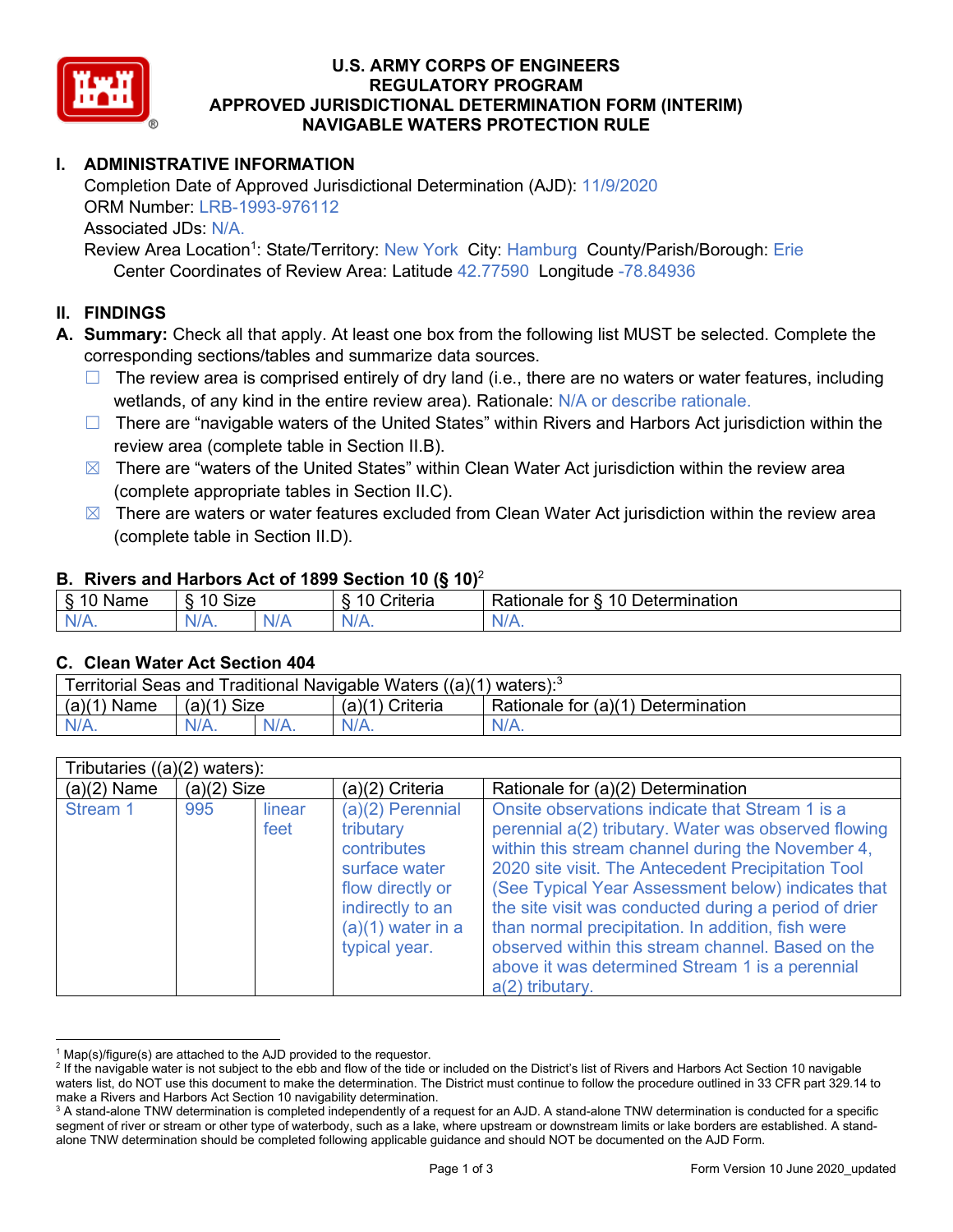

#### **U.S. ARMY CORPS OF ENGINEERS REGULATORY PROGRAM APPROVED JURISDICTIONAL DETERMINATION FORM (INTERIM) NAVIGABLE WATERS PROTECTION RULE**

| Lakes and ponds, and impoundments of jurisdictional waters $((a)(3)$ waters): |               |         |                   |                                                 |  |
|-------------------------------------------------------------------------------|---------------|---------|-------------------|-------------------------------------------------|--|
| $(a)(3)$ Name                                                                 | $(a)(3)$ Size |         | $(a)(3)$ Criteria | <sup>1</sup> Rationale for (a)(3) Determination |  |
| $N/A$ .                                                                       |               | $N/A$ . | $N/A$ .           | $N/A$ .                                         |  |

| Adjacent wetlands $((a)(4)$ waters):     |                              |                  |                                                            |                                                                                                                                      |  |  |
|------------------------------------------|------------------------------|------------------|------------------------------------------------------------|--------------------------------------------------------------------------------------------------------------------------------------|--|--|
| $(a)(4)$ Name                            | $(a)(4)$ Size                |                  | $(a)(4)$ Criteria                                          | Rationale for (a)(4) Determination                                                                                                   |  |  |
| Wetlands<br>W1, W2 and<br>W <sub>3</sub> | 4.63,<br>0.15<br>and<br>0.30 | $\text{acre}(s)$ | $(a)(4)$ Wetland<br>abuts an $(a)(1)$ -<br>$(a)(3)$ water. | Onsite observations indicate that Wetlands W1, W2<br>and W3 directly abut Stream 1, a Clean Water Act<br>Section 404 a(2) tributary. |  |  |

| Adjacent wetlands $((a)(4)$ waters): |               |                  |                                                            |                                                                                                                                                                                                                                                                                                                                                                                                                                 |  |  |
|--------------------------------------|---------------|------------------|------------------------------------------------------------|---------------------------------------------------------------------------------------------------------------------------------------------------------------------------------------------------------------------------------------------------------------------------------------------------------------------------------------------------------------------------------------------------------------------------------|--|--|
| $(a)(4)$ Name                        | $(a)(4)$ Size |                  | $(a)(4)$ Criteria                                          | Rationale for (a)(4) Determination                                                                                                                                                                                                                                                                                                                                                                                              |  |  |
| Wetland W4                           | 0.36          | $\text{acre}(s)$ | $(a)(4)$ Wetland<br>abuts an $(a)(1)$ -<br>$(a)(3)$ water. | Onsite observations indicate that Wetland W4<br>extends offsite to the north, into a linear wetland<br>along Lakeshore Road, then under Lakeshore Road<br>via culvert into a linear wetland that extends to the<br>west approximately 600 linear feet and extends all<br>the way to an unnamed perennial a(2) waterway.<br>Therefore, Wetland W4 is an a(4) wetland that abuts<br>a Clean Water Act Section 404 a(2) tributary. |  |  |

# **D. Excluded Waters or Features**

| Excluded waters $((b)(1) - (b)(12))$ : <sup>4</sup> |                       |                  |                                    |                                                                                                                                                                                                                                                                                                                                                                                                                                                                                                                                                                                                                                                                                                 |  |  |
|-----------------------------------------------------|-----------------------|------------------|------------------------------------|-------------------------------------------------------------------------------------------------------------------------------------------------------------------------------------------------------------------------------------------------------------------------------------------------------------------------------------------------------------------------------------------------------------------------------------------------------------------------------------------------------------------------------------------------------------------------------------------------------------------------------------------------------------------------------------------------|--|--|
| <b>Exclusion Name</b>                               | <b>Exclusion Size</b> |                  | Exclusion <sup>5</sup>             | <b>Rationale for Exclusion Determination</b>                                                                                                                                                                                                                                                                                                                                                                                                                                                                                                                                                                                                                                                    |  |  |
| <b>Wetland W5</b>                                   | 2.18                  | $\text{acre}(s)$ | $(b)(1)$ Non-<br>adjacent wetland. | Wetland W5 does not meet any of the four<br>criteria that would make an (a)(4) adjacent water<br>subject to jurisdiction under Section 404 of the<br>Clean Water Act. Wetland W5 was<br>circumnavigated during the site visit. No defined<br>channels/tributaries/ditches were observed<br>flowing from Wetland W5 to any (a)(1-3) water.<br>Wetland W5 is located approximately 1200 LF<br>from the nearest $a(1-3)$ water. Based on site<br>observations there is no evidence that the<br>nearest $a(1-3)$ water would flood any of the<br>wetland area at least once during a typical year.<br>Also, there are no natural berms or the like<br>located between the a(1-3) water and wetland. |  |  |

## **III. SUPPORTING INFORMATION**

<sup>4</sup> Some excluded waters, such as (b)(2) and (b)(4), may not be specifically identified on the AJD form unless a requestor specifically asks a Corps district to do so. Corps districts may, in case-by-case instances, choose to identify some or all of these waters within the review area.

 $5$  Because of the broad nature of the (b)(1) exclusion and in an effort to collect data on specific types of waters that would be covered by the (b)(1) exclusion, four sub-categories of (b)(1) exclusions were administratively created for the purposes of the AJD Form. These four sub-categories are not new exclusions, but are simply administrative distinctions and remain (b)(1) exclusions as defined by the NWPR.